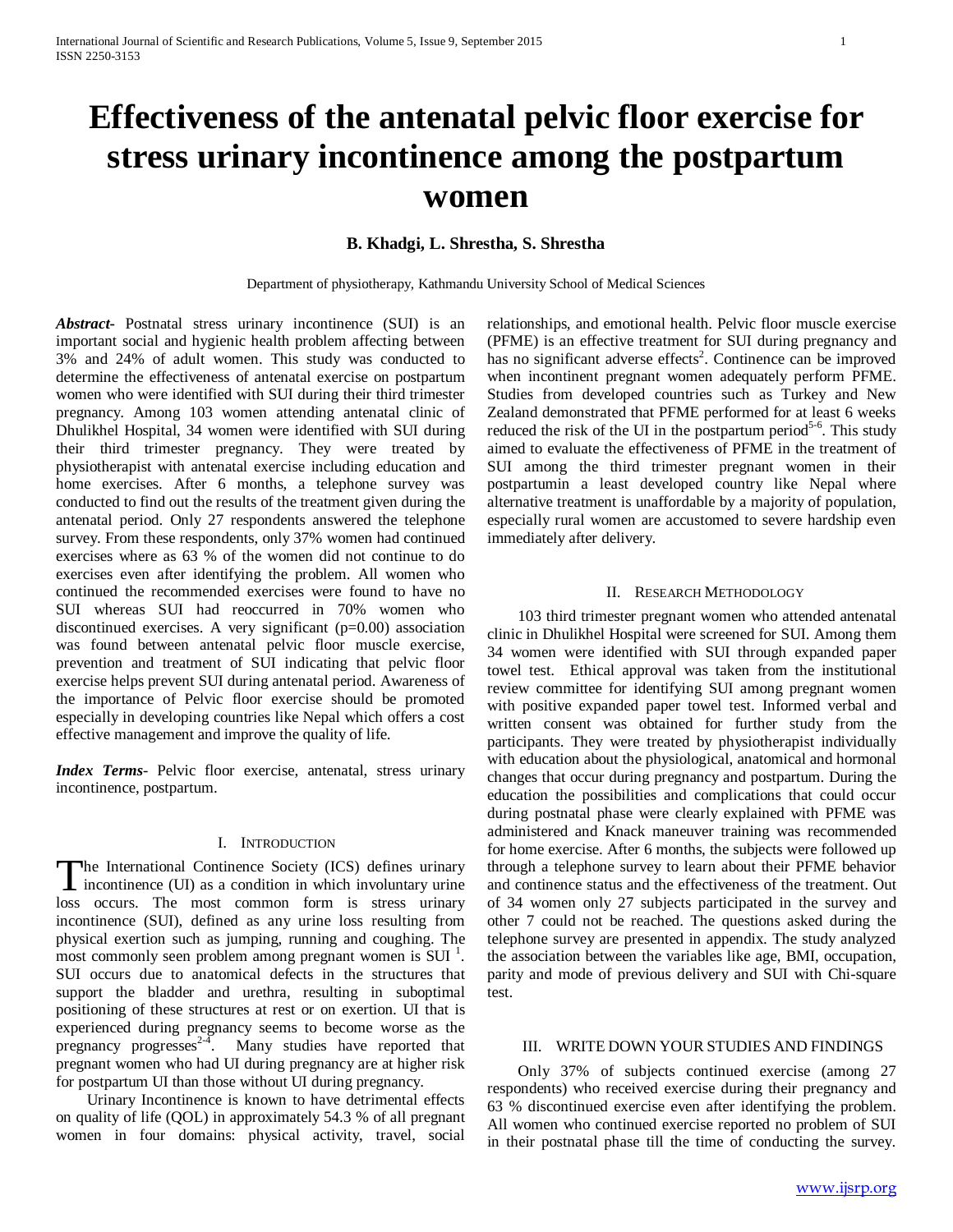Among women who discontinued exercise, 70% reported of SUI even in their postnatal period, 66.66% of experienced problem during coughing / sneezing, 16.66% had problem only during bending, and 16.66% had a strong uncomfortable urge to rush to urinate. 16.66% of the subjects had mixed symptoms, they had problem both during coughing/sneezing and also during bending or while performing other activities as well. But the subjects did not complain of any leakage during undressing or walking briskly. SUI was seen among the postnatal mothers soon after 1 month of delivery to 6 month period of time. The study showed a very strong association (p=0.00) between antenatal pelvic floor exercise and the prevention of SUI in the postnatal phase as calculated in table  $(1)$ . Mode of previous delivery  $(p=0.002)$  and parity (P=0.006) were found to be associating factors for SUI whereas BMI ( $p=0.055$ ) may be considered as an associating factor for influencing SUI. Age and occupation of the subjects appeared to have no association with SUI, as indicated by the results presented in Table (2).

**Table 1. Association between antenatal PFME and SUI.**

| <b>PFME</b>  | <b>SUI</b> |    | Chi-Sq<br>value | P<br>value | Df |
|--------------|------------|----|-----------------|------------|----|
|              | Yes        | No |                 |            |    |
| Yes          |            | 10 | 12.7            | 0.00       |    |
| No           |            |    |                 |            |    |
| <b>Total</b> |            |    |                 |            |    |

## **Table 3 showing association between different variables and SUI.**

| <b>Variables</b>          | Chi-square | <b>P-value</b> |
|---------------------------|------------|----------------|
| Age group                 | 5.435      | 0.143          |
| <b>BMI</b>                | 7.590      | 0.055          |
| Occupation                | 5.419      | 0.367          |
| Parity                    | 10.403     | 0.006          |
| Mode of previous delivery | 12.322     | 0.002          |

## IV. DISCUSSION

 Urinary Incontinence is known to have detrimental effects on quality of life (QOL) in approximately 54.3 % of all pregnant women in four domains: physical activity, travel, social relationships, and emotional health. $4$  PFME have very good evidence for prevention and treatment of the SUI during and after the delivery<sup>6-8</sup>. Studies have shown that SUI developed during pregnancy or puerperium without remission 3 months after delivery have a very high risk of symptom persistence 5 years later.<sup>7-9</sup> This study's findings is consistent with Cochrane review done by Hay smith $12$  that showed women who leak urine while pregnant can reduce urine leakage for the first six months after childbirth by doing the exercises during and after pregnancy. All women who continued the prescribed exercises in this study did not have urine leakage after postpartum to the date of survey. PFME can be administered as a preventive measure too even women who do not leak urine during pregnancy.

 This study demonstrated that antenatal PFME is effective as a treatment for the prevention of SUI after delivery in postpartum women. The third trimester pregnant ladies were surveyed and only 34 %were found to have SUI. Among them also only 29.10% of who had SUI admitted that it affects their quality of life. Although the trials produce the good results, the dropout rates were high. 63% of the women who were administered physiotherapy classes and home exercises did not continue their exercise. Most of them said they forgot the exercise, whereas others said it was difficult to take out time from daily life to continue exercise, a scenario similar to the study conducted by Wilson and Herbison's which had a  $52\%$  drop out rate.<sup>11</sup> Another study<sup>12</sup> reported only 6% dropout rate in study where treatment time was much shorter and was under supervision indicating that dropout rate can be controlled through supervised treatment. Here as in our study we taught the exercise once to the patient and told them to continue at home. However, the result of this study matches with results of previous studies as the women who continued exercise did not face SUI in their postpartum period .

 Various Studies have shown that supervised antenatal and postnatal pelvic floor muscle training are protective against UI particularly in high-risk groups. However, this beneficial effect did not continue on the long term and novel interventions to improve motivation and adherence are required to achieve better long-term outcome. This study evaluated the benefits of unsupervised PFME only due to limited scope of providing long term supervised PFME and such a study could be the focus of further research.

 Therefore, the supervised PFME may be helpful to maximize the adherence among the women but it cannot stop preventing the dropout. Even in previous studies withdrawal from exercise is one of the risks for postnatal complication.<sup>14-15</sup> They reported majority of women experience one or more barriers to regular PFM exercise, with the most common being trouble remembering to exercise and difficulty finding time which is similar finding we got in this study as well. There is little in the characterization of the patient that predicts how well she will adhere to an individualized program of practice and exercise, but trouble remembering appears to be associated with lower adherence.

## V. CONCLUSION

 Pelvic floor exercise during antenatal phases prevents SUI and improves quality of life. Awareness of the importance of Pelvic floor exercise should be promoted among health professionals, especially in least developed countries like Nepal. It offers an economic treatment and improve quality of life.

#### **APPENDIX**

Question asked during Telephone survey

- 1. Age of Baby
- 2. Exercise done/not
- 3. Urine leakage
- 4. Urine leakage during Cough/Sneez
- 5. Urine leakage during Bent down/lifting
- 6. Urine leakage during Walk quickly/ exercise
- 7. Urine leakage during undressing